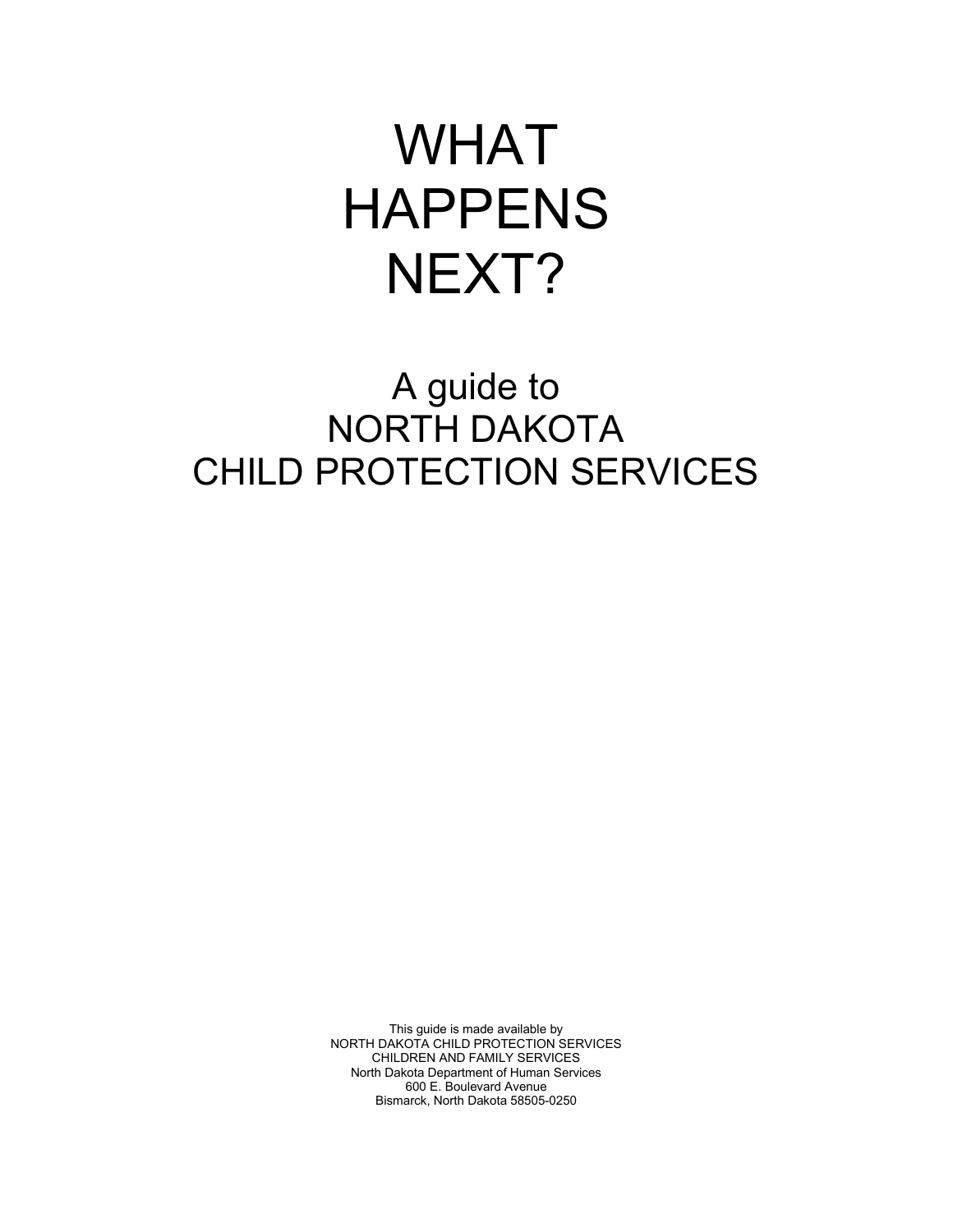#### **CONTENTS**

| WHAT IS CHILD PROTECTION SERVICES?                    | $\overline{2}$ |
|-------------------------------------------------------|----------------|
| WHO MADE THE REPORT TO CPS?                           | 3              |
| WHAT IS CHILD ABUSE OR NEGLECT?<br><b>DEFINITIONS</b> | $3-4$          |
| WHAT DOES A CPS WORKER DO?                            | 5              |
| WILL A CHILD BE TAKEN FROM THE HOME?                  | 5              |
| WILL LAW ENFORCEMENT BE INVOLVED?                     | 5              |
| WHAT IS THE OUTCOME OF THE ASSESSMENT?                | 5              |
| WHAT HAPPENS TO THE ASSESSMENT<br><b>INFORMATION?</b> | 6              |
| REFERRAL FOR CHILDREN UNDER AGE 3                     | 7              |
| APPEAL PROCEDURE                                      | $\overline{7}$ |
| <b>GRIEVANCE MEETING</b>                              | $\overline{7}$ |
| <b>NOTES</b>                                          | 8              |

#### **A NOTE ABOUT THIS GUIDE**

**This guide was designed to help you understand what happens during a child protection services assessment.**

**It is not uncommon to feel angry, scared, helpless or alone. Knowing what to expect can make it less difficult.**

**The purpose of this pamphlet is to provide answers to the questions which are asked most often after a report of suspected child abuse or neglect has been received by Child Protection Services.**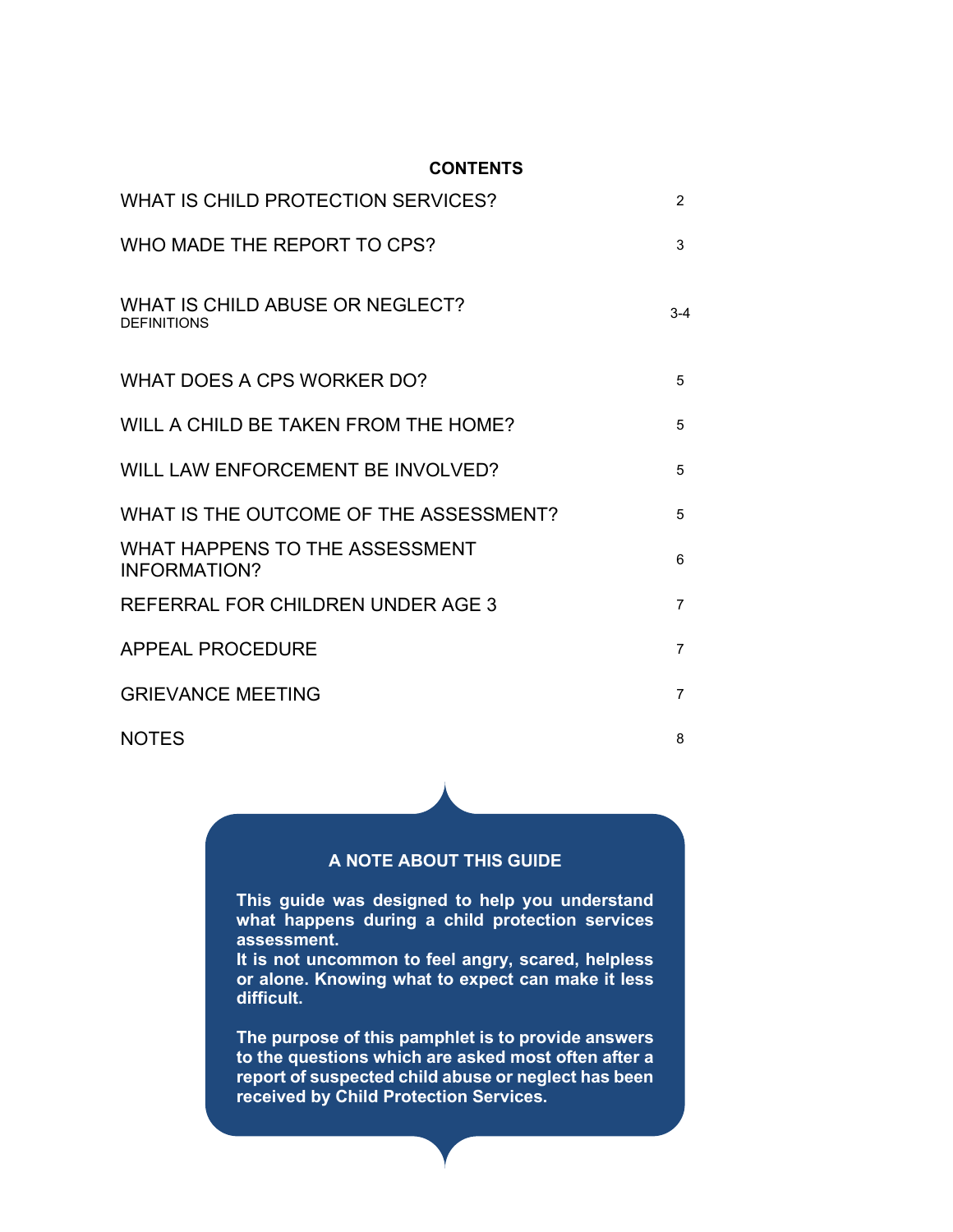#### **WHAT IS CHILD PROTECTION SERVICES (CPS)?**

The purpose of the child abuse or neglect law (North Dakota Century Code 50-25.1) "is to protect the health and welfare of children by encouraging the reporting of children who are known to be or suspected of being abused or neglected; the providing of adequate services for the protection and treatment of abused and neglected children and to protect them from further harm."

Reports of suspected child abuse and neglect are received through the Child Abuse & Neglect Reporting Line (**1-833-958-3500**). According to North Dakota law any person **may** report suspected child abuse or neglect to CPS. Certain professionals are **required** by law to make a report if they suspect child abuse or neglect (for example, social workers, teachers, police, childcare workers, doctors). These professionals can face criminal penalties if they fail to report their suspicions.

Reports that contain reasonable suspicion of child abuse and neglect concerning a person with responsibility for care and supervision of the child and who are the child's parent, an adult family member, a member of the child's household, the child's guardian or foster parent or who cares for children in a childcare setting are assigned to a CPS Worker in the Human Service Zone to conduct an assessment of the report. Generally, an assessment is an information gathering process. The CPS Worker is required to interview and observe the child(ren) and the person who is the subject of the report and may contact additional people who have knowledge of the child and family or who may have information about the reported incident. Records such as police reports, school attendance records or medical records may also be gathered during an assessment. At the conclusion of the assessment, a decision will be made whether child abuse or neglect is confirmed based on the information gathered by the CPS Worker.

It is important to remember it is the role of CPS to help assure children are safe from harm and assist parents and families in working through problems that may be occurring and obtaining help that may be needed**. A report of suspected child abuse or neglect is only a statement that someone is concerned for a child's welfare and the family's well-being.**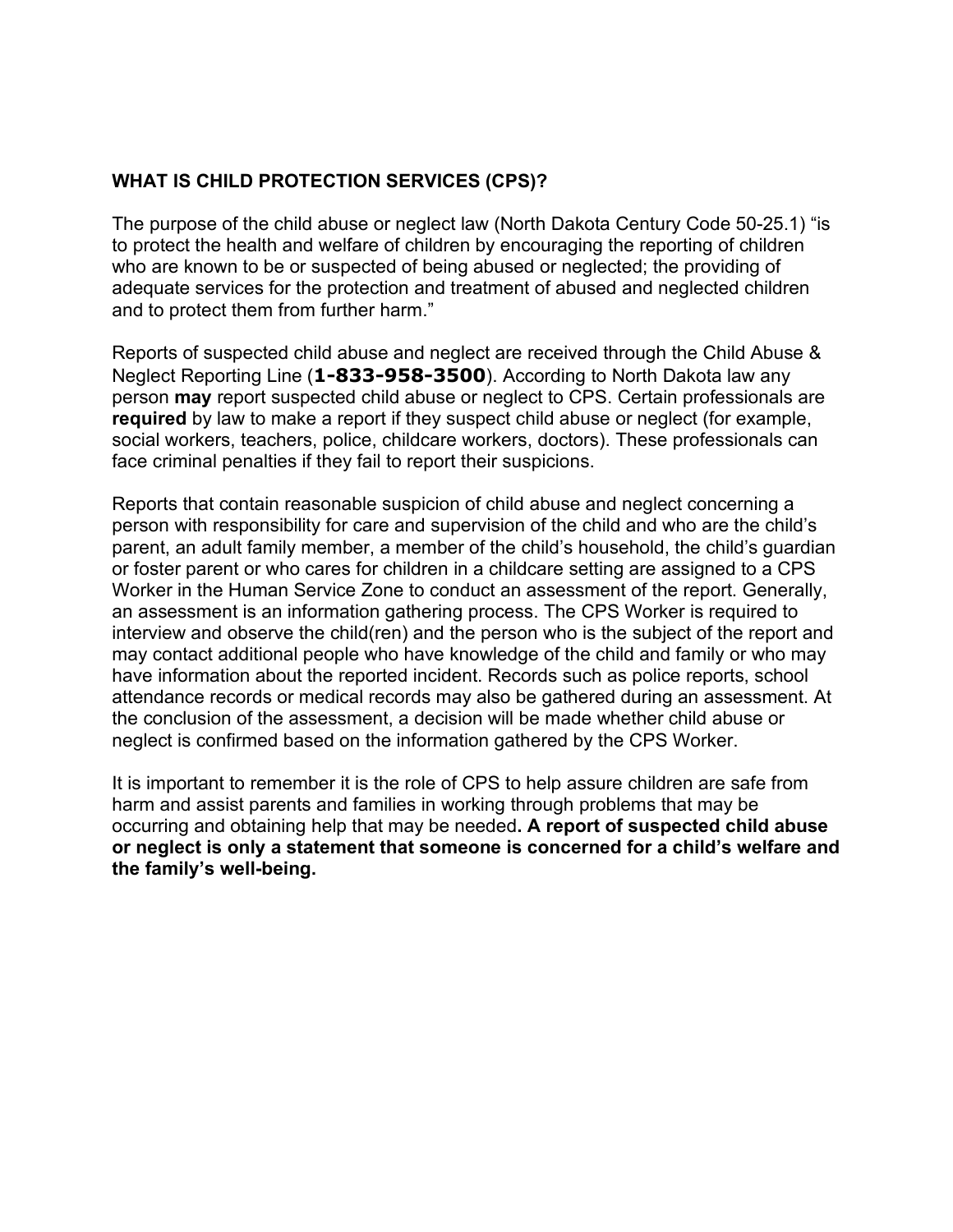#### **WHO MADE THE REPORT TO CPS?**

The name of the person who made the report **MUST REMAIN CONFIDENTIAL BY LAW.** In fact, the CPS Worker can be charged with a class B misdemeanor if she or he discloses who made the report of suspected child abuse or neglect.

#### **WHAT IS CHILD ABUSE OR NEGLECT?**

When a person responsible for a child's care and supervision causes physical or mental injury to a child, engages in sexual activity with a child, deprives a child of necessities, allows someone else to harm a child, or shows reckless disregard for the child's safety and welfare, that is abuse or neglect.

#### **DEFINITIONS**

#### **ABUSE:**

A child has been abused when a caregiver inflicts or allows to be inflicted, upon the child a bodily injury. Which means any impairment of a child's physical condition, including physical pain, that is willfully inflicted by a person responsible for his care and supervision. Inflicted physical injury most often represents unreasonably severe corporal punishment. This usually happens when a caregiver is frustrated or angry and strikes, shakes, or throws the child. Intentional deliberate assaults such as burning, biting, cutting and twisting, etc. are also included.

#### **SEXUAL ABUSE:**

Sexual abuse involves sexual contact between a child and an adult or significantly older, more powerful person. Sexual abuse may include other exploitative behaviors such as taking or showing sexually explicit photographs or exposing a child to pornography or adult sexual activity.

#### **NEGLECT:**

Neglect takes place when a child is not receiving proper care for their physical, mental, or emotional health, or morals. Neglect includes inadequate supervision, inadequate physical environment, including nutrition, or inadequate clothing or hygiene. Medical or educational neglect and psychological maltreatment are also forms of neglect, as are exposing children to alcohol or drugs in their environment or before birth, abandoning a child, or placing a child for care or adoption outside of what the law allows. Other forms of neglect are general neglect and failing to protect a child from other people who may harm them.

#### **General Neglect:**

• General neglect is a lack of care or control or disregard for the child's safety and welfare in situations that expose children to significant risk of harm. Examples include an impaired caregiver unable to meet the child's basic needs or to perceive danger to the child or who drives while under the influence of substances with a child in the vehicle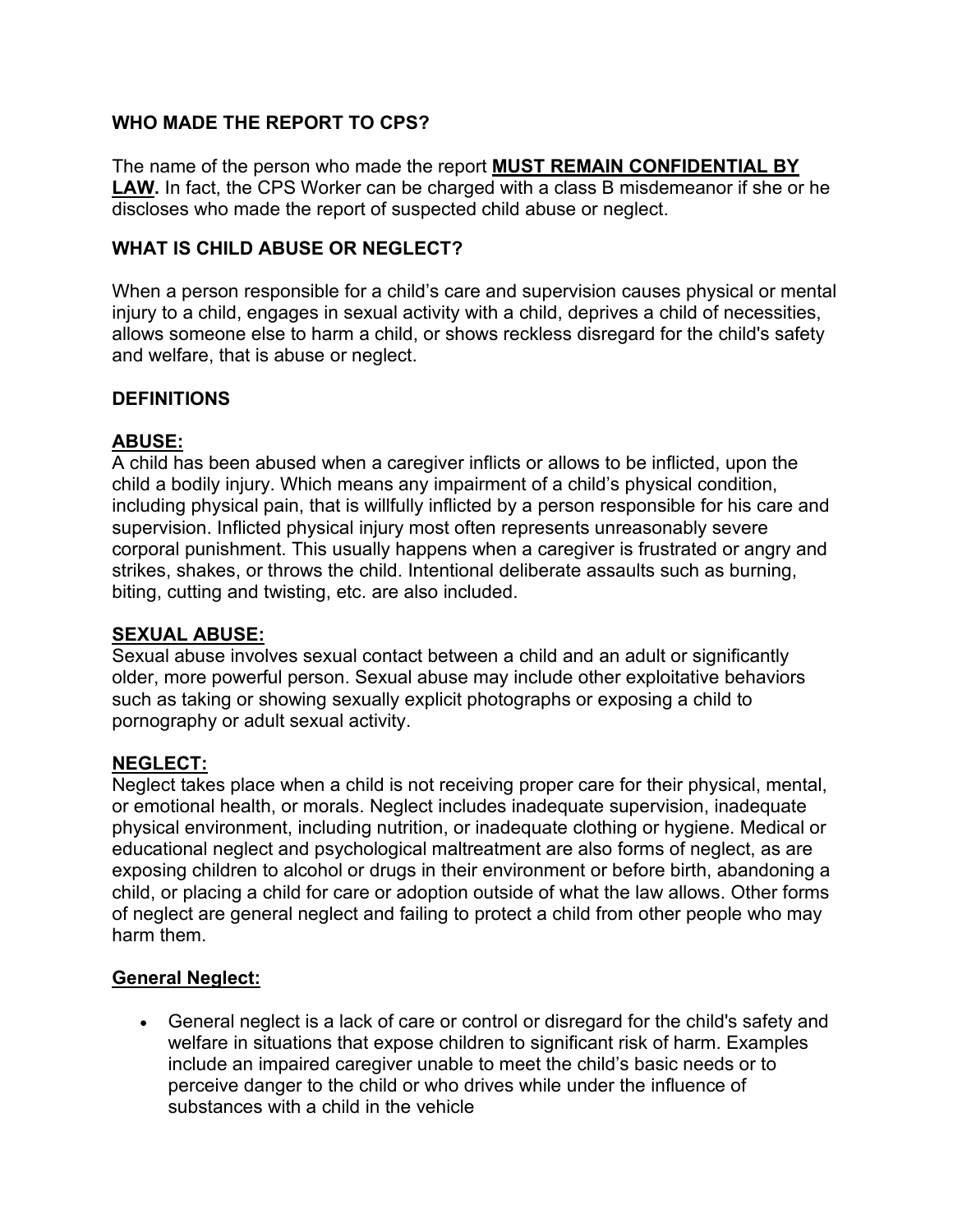#### **Inadequate Supervision:**

Inadequate supervision is based on the premise that ultimately, the safety, care, wellbeing, and behavior of children is the parent's responsibility, whether they are present to personally supervise or not. Parents are responsible to arrange for appropriate childcare in their absence. Children eight years of age or under should be supervised at all times by an adult or responsible caregiver. Children at age twelve can act as caregivers; however, it is recommended they complete an approved childcare training course. Children under 15 should not be left overnight without adequate adult supervision.

#### **Inadequate Physical Environment:**

Inadequate physical environment is present when conditions such as broken glass, spoiled food, feces, drugs accessible to a child, inadequate sewage disposal, inadequate or unsafe heat, accessible chemicals or other dangerous conditions are present in the home. These conditions present risk of harm to children. The surroundings of the home (neighborhood) are also considered.

#### **Inadequate Nutrition:**

Inadequate nutrition is present when a child is not provided adequate food to maintain growth and health or when available food is spoiled or food in the household is unavailable to the children

#### **Inadequate Clothing or Hygiene:**

Neglect is considered when there is failure to provide clothing adequate for the weather, when lack of cleanliness causes the child to be offensive to others or ostracized because of body odor or when lack of hygiene impacts another physical condition.

#### **Medical Neglect:**

Medical neglect is present when parents fail to seek or to follow medical or dental treatment for health problems or conditions, which if left untreated, could present danger to the child.

#### **Educational Neglect:**

Educational neglect is the failure to make arrangements and/or provide for a child's education; whether it is public schooling, private schooling or home schooling.

#### **Psychological Maltreatment:**

A child is psychologically maltreated when there are consequences to a child related to patterns of behavior or an extreme incident by a caregiver that involve **rejecting, isolating, threatening, ignoring and/or exposing a child to negative influences,** regardless of the adult's intention in doing so. Children who exhibit emotional or behavioral problems related to the caregiver's behavior, children who are placed in the middle of disputes between their caregivers and children whose caregiver's ability to provide protection or supervision is limited (by substance abuse, mental illness, or other reasons) may also be psychologically maltreated. Extreme discipline, confinement such as being locked in a closet, excessive control of a child's actions which inhibit growth and development, and children's exposure to domestic violence are additional examples.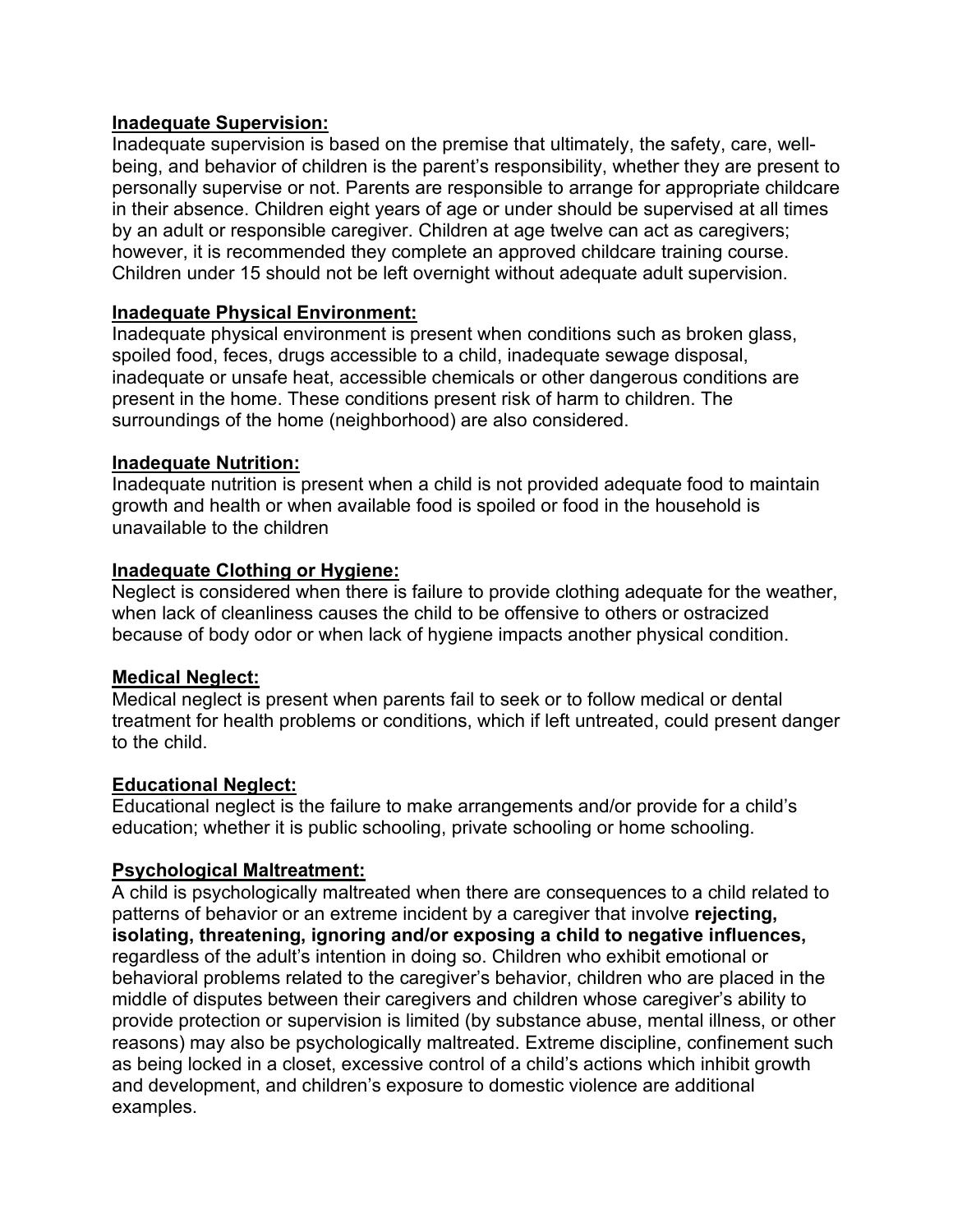#### **WHAT DOES A CHILD PROTECTION SERVICES WORKER DO?**

When the human service zone office receives a report of suspected child abuse or neglect, a trained Child Protection Services (CPS) Worker is assigned to assess the report. The usual first steps are to assess for immediate safety of the child, check for past or current reports and make contact with people who can give more information to help assess the child's safety or any maltreatment. The CPS Worker may talk to a child at school and visit the family at home. According to North Dakota law the CPS Worker may interview a child without the consent of a person responsible for the child's welfare, if abuse or neglect is suspected. The goal of child protection services is to determine whether a child is safe and to protect unsafe children.

## **WILL A CHILD BE TAKEN FROM THE HOME?**

CPS Workers must work to keep a family together unless a child is in danger and cannot be protected in the home through the use of a safety plan and cooperation of the child's caregivers. Caregivers may also voluntarily place an unsafe child with suitable friends or relatives to assure safety during the assessment. If a child is in immediate danger, the child may be placed in protective custody by the court.

Children may be placed in temporary protective custody or shelter care only by order of the court. Police officers and doctors also have limited authority to take emergency custody of children who are in danger. Parents or legal guardians have a right to participate in a shelter care hearing, which is scheduled within the following 96 hours when a child is placed out of the home.

#### **WILL LAW ENFORCEMENT BE INVOLVED?**

Law enforcement and CPS often work together during the assessment of a CPS report. If the report of suspected child abuse or neglect alleges a violation of a criminal statute involving sexual or physical abuse, North Dakota law requires coordination between CPS and law enforcement. Law Enforcement may also be involved when an assessment includes other types of alleged criminal violations such as domestic violence, prescription or illicit drug use or for the safety of the Child Protection Worker.

#### **WHAT IS THE OUTCOME OF AN ASSESSMENT?**

The outcome decision of the CPS assessment is made with the participation of child welfare staff at the human service zone and Field Services Specialists who work for the state. The CPS Worker and supervisor participate in the decision-making, but, by law, the state, through the North Dakota Department of Human Services, is responsible for the decision. The Field Service Specialist is the person designated by the Department to make the final decision based on the facts of the assessment and definitions of child abuse and neglect in state law.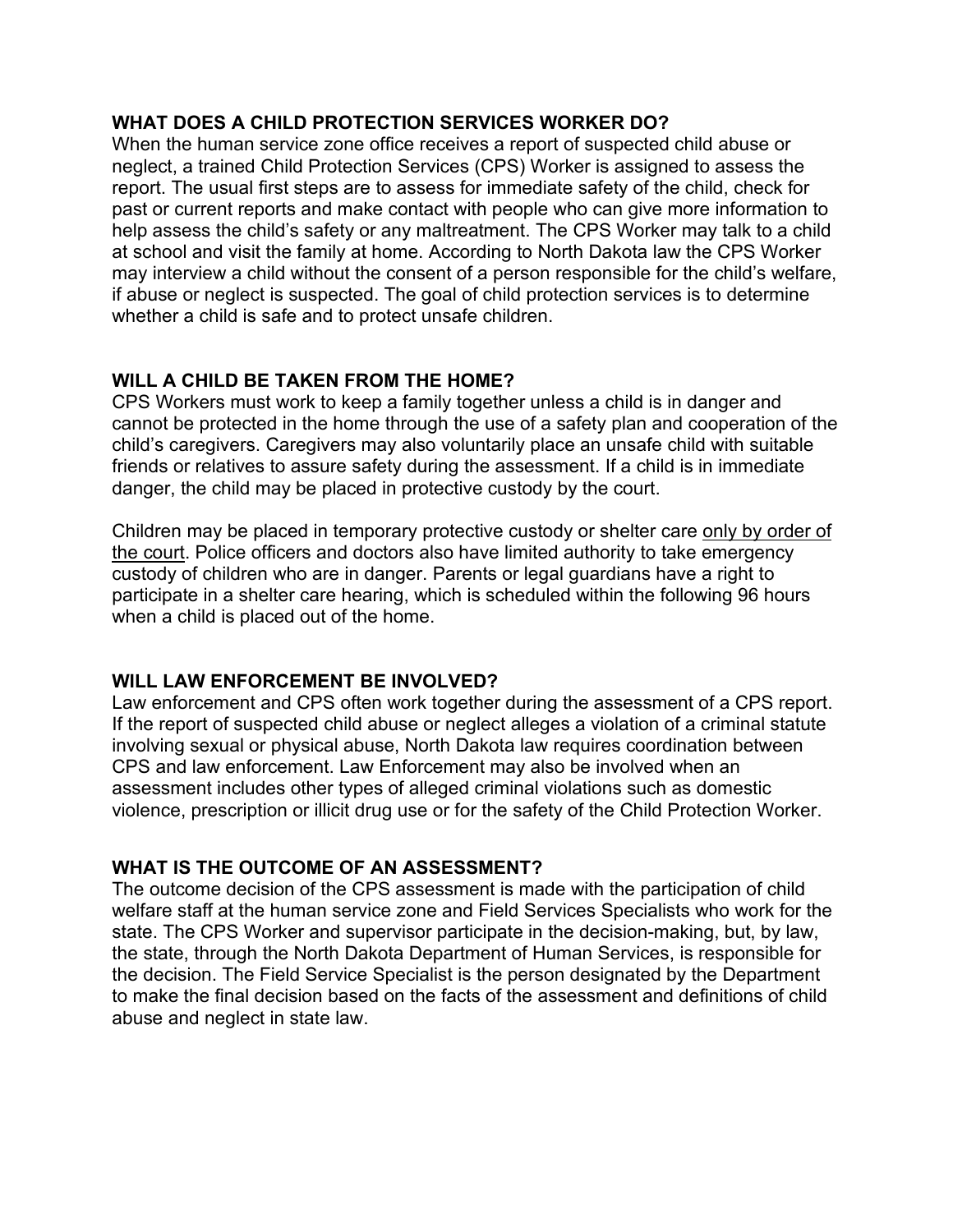Upon completion of the assessment of the report of suspected child abuse or neglect, a decision must be made **whether child abuse or neglect is confirmed according to definitions in state law.** The decisions that are allowed are:

- 1. Confirmed
- 2. Confirmed with an Unknown Subject
- 3. Unconfirmed
- 4. Unable to determine

"Confirmed" means that a child meets the definition of an abused or neglected child,

"Confirmed with unknown subject" means that a child meets the definition of an abused or neglected child, but the evidence does not confirm the identity of a specific person responsible

"Unconfirmed" means that a child does not meet the definition of an abused or neglected child.

"Unable to determine" means insufficient evidence is available to enable a determination whether a child meets the definition of an abused or neglected child.

When a decision is made that **child abuse or neglect is confirmed, or confirmed with an unknown subject,** the Human Service Zone is required, by law, to provide protective services for the child who was maltreated as well as their caregivers and other children in the home when ongoing dangers to the children are identified. Services and resources may be offered to the family even though child abuse or neglect were not confirmed. Assessments with confirmed decisions are referred to the juvenile court for potential legal action. However, not all confirmed assessments will result in legal action.

## **WHAT HAPPENS TO THE ASSESSMENT INFORMATION?**

All information gathered during the assessment is confidential. However, the child abuse and neglect law authorizes disclosure of information to certain persons. These include, but are not limited to; physicians, persons who are authorized to place a child in protective custody, public officials, and the court.

State law requires that a child abuse information index be maintained for all decisions where abuse or neglect are Confirmed. The name of the subject(s) and information on the case is kept on this index. The information is retained for 10 years and remains confidential. Information can be released with written authorization from the person who is the subject of the report or as provided in state law.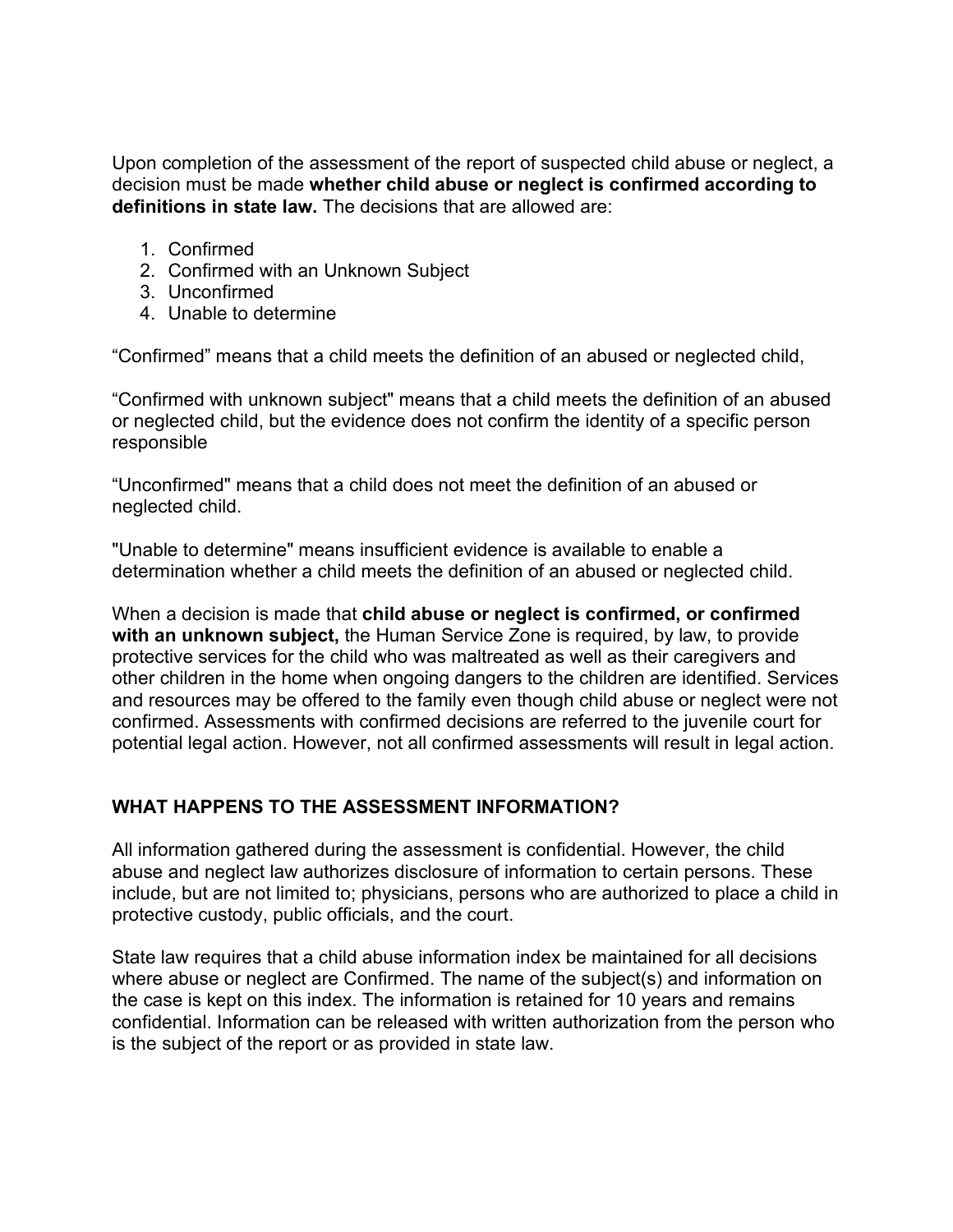When the decision is "unconfirmed", "unable to determine", or "confirmed with an unknown subject", the name of the subject(s) is **not** kept on the index, but information is maintained for casework and statistical purposes.

#### **REFERRAL FOR CHILDREN UNDER AGE 3**

After a child protection services assessment is completed and a decision has been made that child abuse or neglect is confirmed, a federal law requires the Child Protection Worker to refer children under the age of three years for an Early Intervention Services evaluation. This service is provided to check a child's growth and development and make sure that their abilities to learn, to move, see and hear, to communicate and understand others, to respond to others and interact with them, and to eat and take care of him/herself appropriately for her/his age. Although there may not be concerns in all these areas, an evaluation can help identify a child's strengths and needs. A referral means the name, address, and phone number will be sent to a representative of Early Intervention Services, who will make contact about scheduling an evaluation. This service is voluntary and available at no cost to families.

#### **APPEAL PROCEDURE**

The subject of an assessment (person held responsible for child abuse or neglect) who is aggrieved by the assessment decision may file an appeal of the decision. Only the **subject** of an assessment may file an appeal.

An appeal of the decision of **"confirmed**" means the subject believes the decision should be changed to "unconfirmed". An appeal of the decision **"unconfirmed"** means that the subject believes the decision should be changed to "confirmed."

A completed form requesting an appeal hearing must be received in the appeals office at the State Capitol within 33 days after the date of the notification letter of the assessment report decision. Information on the procedures for an appeal and copies of the form to file an appeal are available from a human service zone office and online at: [http://www.nd.gov/eforms/doc/sfn00462.pdf.](http://www.nd.gov/eforms/doc/sfn00462.pdf) The rules governing this process can be found in North Dakota Administrative Code Chapter 75-03-18.

#### **GRIEVANCE MEETING**

The subject of a report of suspected child abuse neglect who is aggrieved by the conduct of the assessment may request a grievance meeting with the human service zone office. The request must take place within 10 days from receiving the written notification of the case decision. Information on the procedures for a grievance meeting and copies of the form to use to file are available from the county social service office and online at: [http://www.nd.gov/eforms /docs/sfn00465.pdf.](http://www.nd.gov/eforms%20/docs/sfn00465.pdf) The rules governing this process can be found in North Dakota Administrative Code Chapter 75-03-18.1.